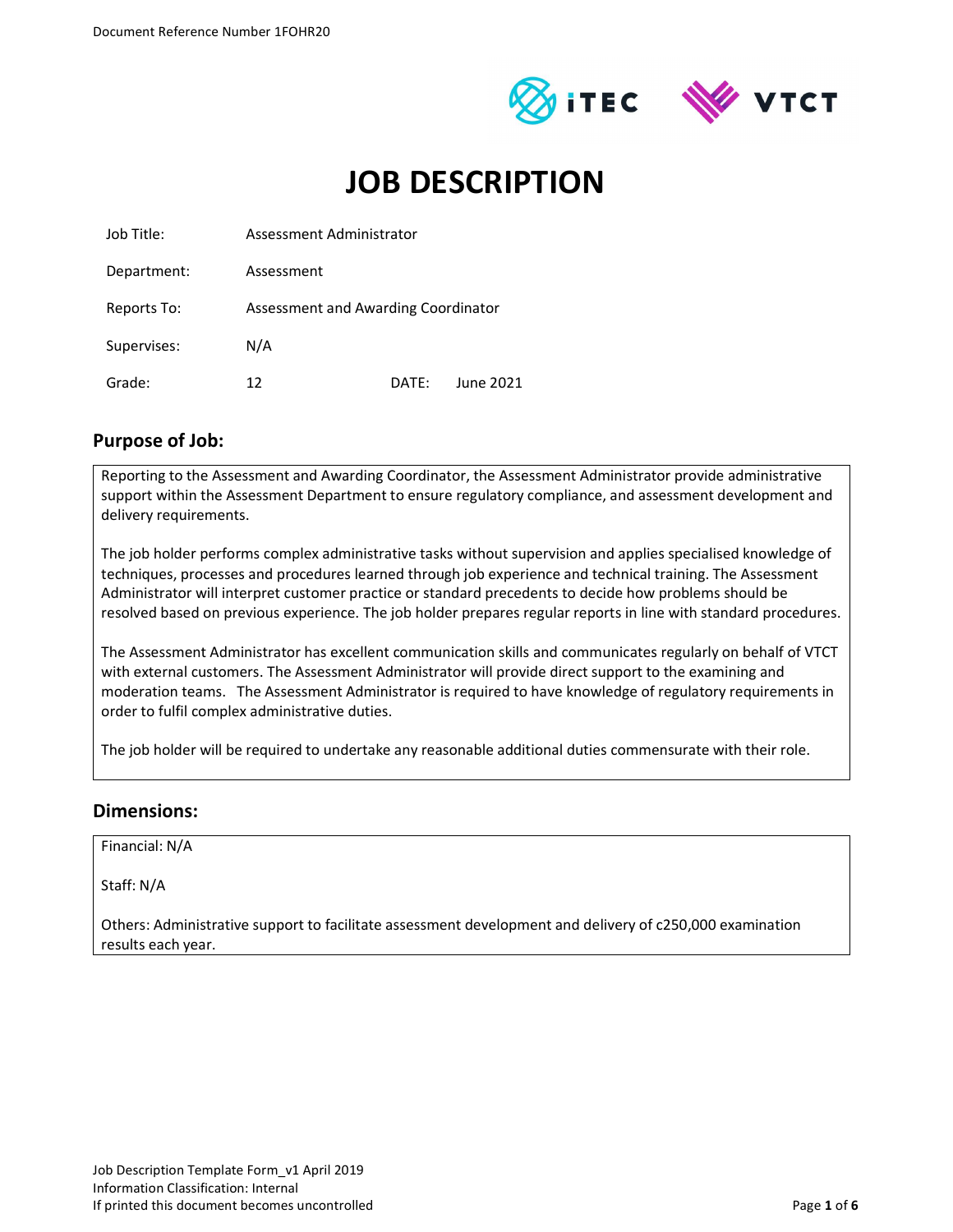Organisation Structure:





#### Principal Accountabilities:

- 1. Performs complex and highly regulated administrative tasks using established procedures and testing new procedures and systems to see if they might represent improvements over existing methods within assessment development, maintenance and delivery.
- 2. Undertaking highly regulated administrative tasks relating to the writing, reviewing and scrutinising of assessment papers using autonomy to resolve anomalies.
- 3. Preparing, revising and amending assessment papers and materials for, and in line with, QPEM.
- 4. Printing and scanning examination papers.
- 5. Coordinate the upload, circulation and removal of live papers from online systems.
- 6. Maintain an audit trail to support the production of assessment papers including quality assurance checkpoints and controlled actions.
- 7. Provide direct support to examining and moderation teams, providing advice, guidance in support of internal and external assessment processes, resolving any anomalies by using initiative.
- 8. Provision of proactive service to customers and stakeholders in relation to assessment processes.
- 9. Maintain effective, positive and productive relationships with all stakeholders.
- 10. Work collaboratively with other Assessment Administrators, Qualifications Administrators and Processing Administrators to deliver on a range of objectives
- 11. The answering of telephone, email and written queries from external and internal customers.
- 12. Maintain information contained in the relevant information systems.
- 13. Validate electronic data files and submissions from customers, examiners and moderators resolving any anomalies by using own initiative and referring where complex.
- 14. Alert line manager to any possible malpractice, discrepancy or inconsistency suspected as a result of interaction with examiners and moderators.
- 15. Produce, maintain and distribute information and documentation supporting the assessment processes assisting in improving effective procedures to ensure fullest regulatory compliance, referring to line manager where appropriate.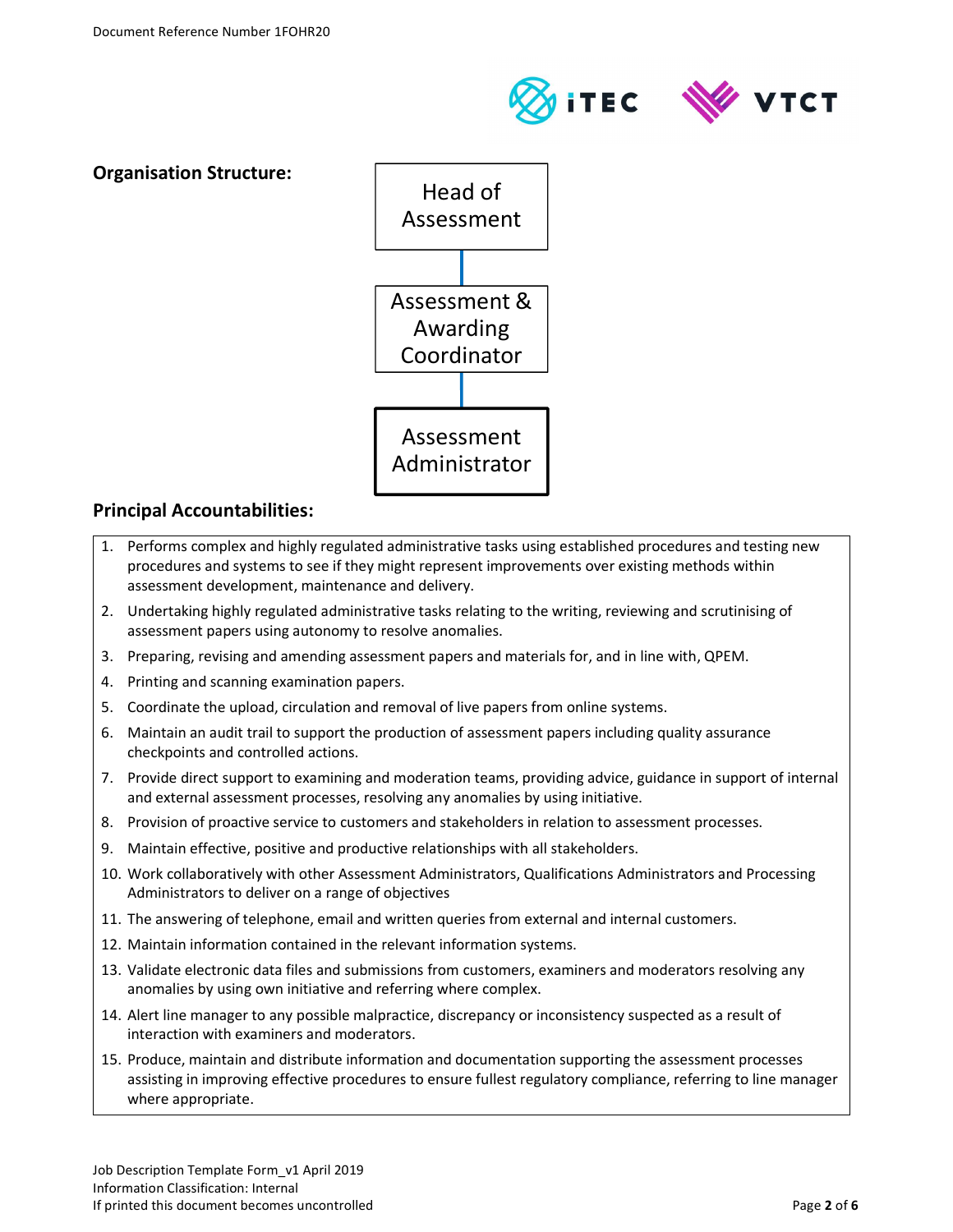

#### GENERAL RESPONSIBILITIES

- Undertake training and development as required by the organisation.
- Demonstrate by actions commitment to organisation's Values.
- Demonstrate by actions commitment to equality, diversity and inclusion.
- Any other duties commensurate with role to support the organisation's business needs.
- To be responsible for their own health and safety.

#### Working Relationships and Contacts:

Daily contact with fellow Assessment Administrators Daily contact with Exams and Results Assistant Daily contact with Assessment and Awarding Co-ordinator Regular contact with Head of Assessment Regular contact with Qualifications Administrators Regular contact with Processing Administrators Regular contact with customers Frequent contact with third party suppliers and contractors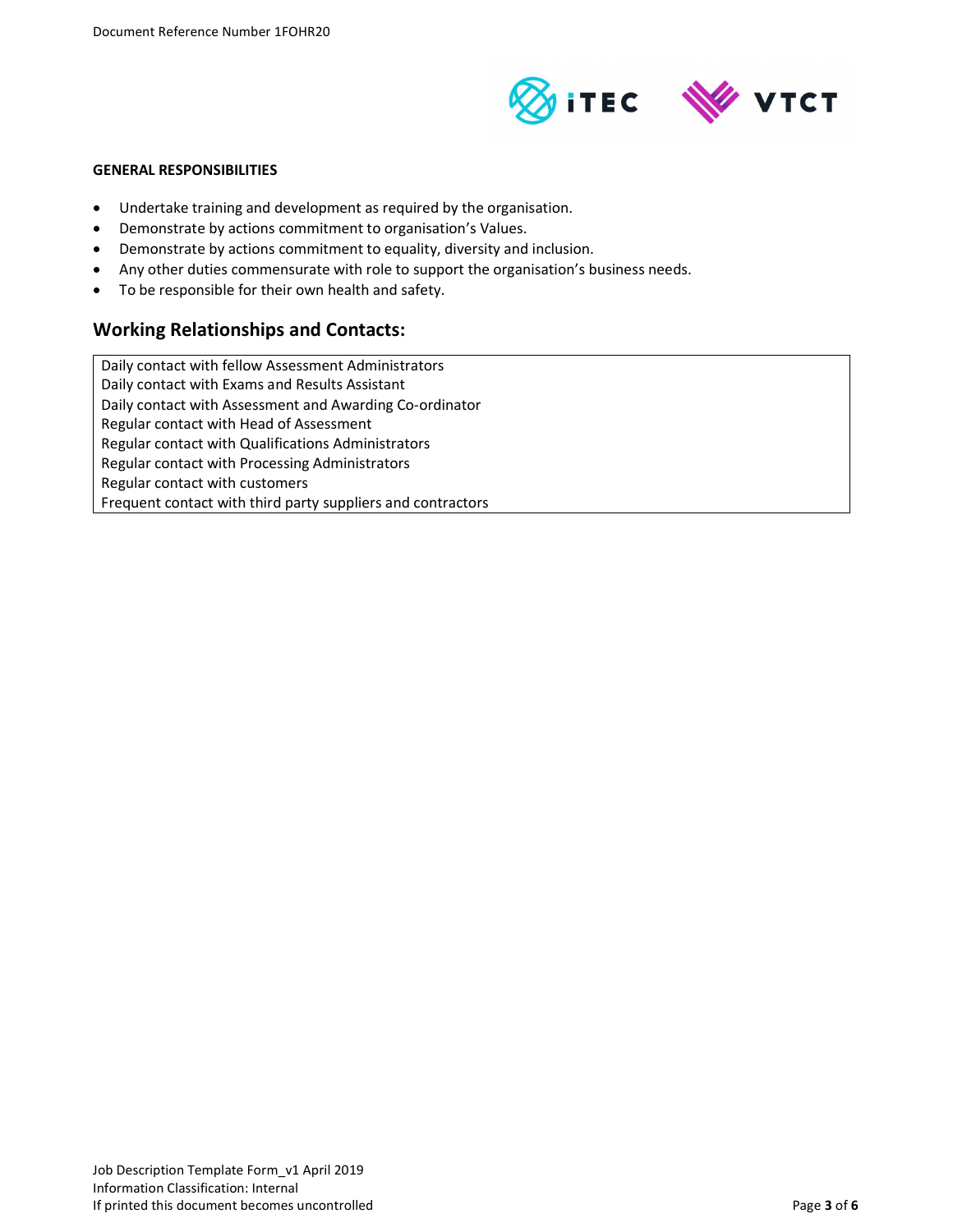



## PERSON SPECIFICATION

| <b>ATTRIBUTES</b>                                                                                                                                                                                                                    | <b>ESSENTIAL</b>                                                                                                                                                                                                                                             | <b>DESIRABLE</b>                                                                                                                                   |  |
|--------------------------------------------------------------------------------------------------------------------------------------------------------------------------------------------------------------------------------------|--------------------------------------------------------------------------------------------------------------------------------------------------------------------------------------------------------------------------------------------------------------|----------------------------------------------------------------------------------------------------------------------------------------------------|--|
| Knowledge<br>This relates to the level and<br>breadth of knowledge required to<br>do the job, e.g. an understanding<br>of a defined system, practice,<br>method or procedure.                                                        | Knowledge of working with<br>$\bullet$<br>projects<br>Experience of co-ordinating<br>$\bullet$<br>workflow                                                                                                                                                   | Knowledge of the<br>$\bullet$<br>responsibilities of an Awarding<br>Organisation<br>Knowledge of Assessment<br>$\bullet$<br>development and design |  |
| <b>Technical/Work-based Skills</b><br>This relates to the skills specific to<br>the job, e.g. language fluency,<br>typing skills, etc                                                                                                | Excellent standard of written<br>$\bullet$<br>English<br>Excellent attention to detail and<br>$\bullet$<br>proof reading skill, good eye for<br>detail<br>Proficient IT skills including<br>٠<br>Microsoft Outlook, Excel and<br>Word                        | Experience of using statistical<br>$\bullet$<br>software                                                                                           |  |
|                                                                                                                                                                                                                                      | Excellent administrative and<br>٠<br>organisational skills                                                                                                                                                                                                   |                                                                                                                                                    |  |
| <b>General Skills/Attributes</b><br>This relates to more general<br>characteristics required to do the<br>job effectively, e.g., effective<br>written communication skills,<br>ability to delegate, motivation or<br>commitment etc. | Excellent attention to detail<br>$\bullet$<br>Excellent communication and<br>customer service skills (oral and<br>written)<br>Able to prioritise and work<br>٠<br>calmly under pressure to meet                                                              | <b>Experience of project</b><br>$\bullet$<br>management                                                                                            |  |
|                                                                                                                                                                                                                                      | deadlines<br>Ability to work under their own<br>٠<br>initiative and within a team<br>Proactive and flexible in<br>approach                                                                                                                                   |                                                                                                                                                    |  |
|                                                                                                                                                                                                                                      | Ability to adapt to change and<br>$\bullet$<br>pick up new systems quickly<br>Ability to take ownership and<br>$\bullet$<br>'think outside the box' to resolve<br>queries<br>Willingness to undertake<br>$\bullet$<br>training and development<br>activities |                                                                                                                                                    |  |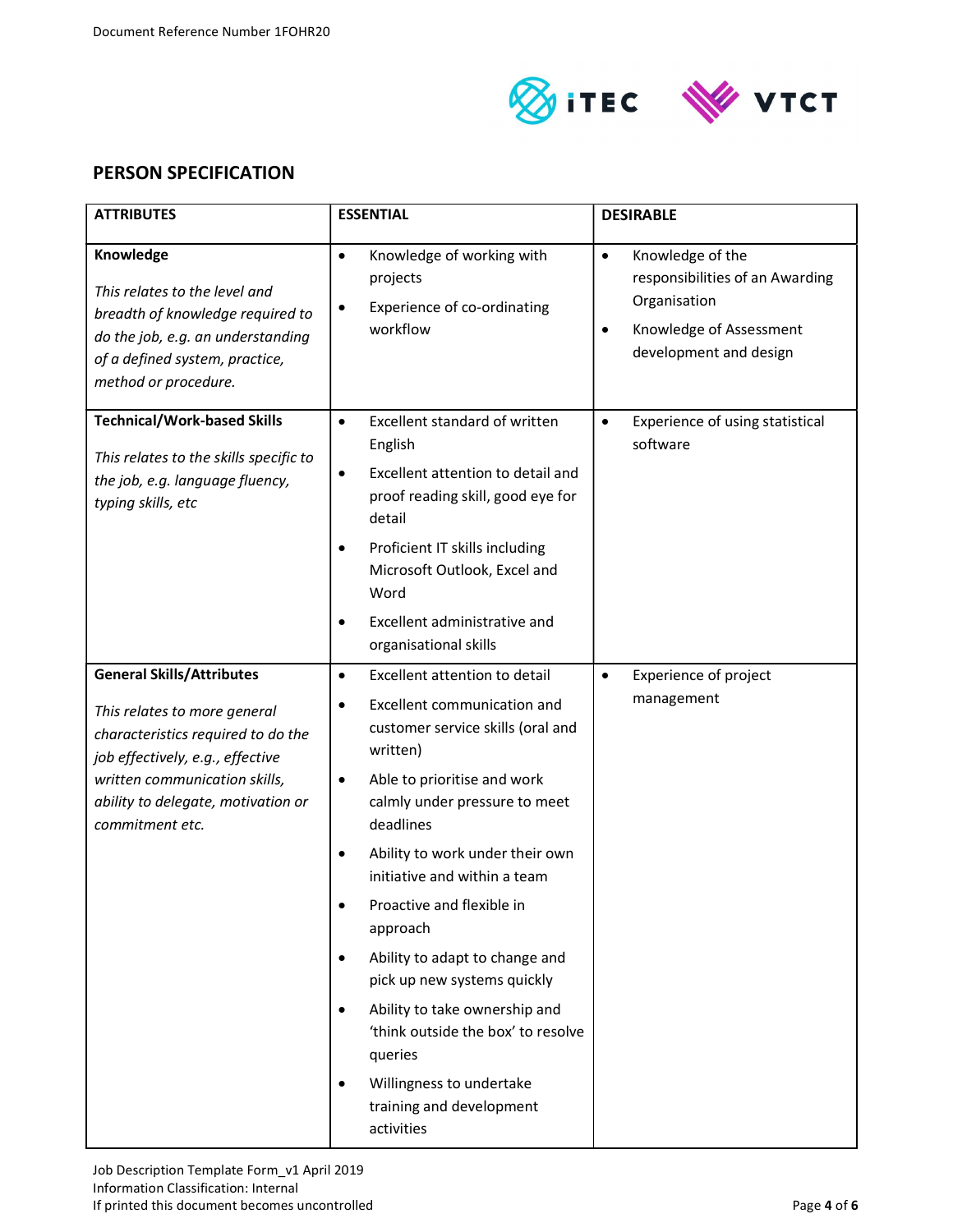

| <b>Experience</b><br>This is the proven record of<br>experience and achievement in a<br>field, profession or specialism. This<br>could include a minimum period of<br>experience in a defined area of<br>work (take care to ensure period<br>stated is appropriate and not<br>unnecessarily excessive) | Have a minimum of 2 years'<br>٠<br>experience of working in a busy<br>and complex administration<br>environment<br>Working as part of a team and<br>on their own<br>Sound experience and<br>understanding of procedures or<br>systems<br>Good time management and<br>organisational skills<br>Experience of maintaining audit<br>trails | Experience of working in a<br>regulated environment<br>Use of bespoke IT systems<br>٠     |
|--------------------------------------------------------------------------------------------------------------------------------------------------------------------------------------------------------------------------------------------------------------------------------------------------------|-----------------------------------------------------------------------------------------------------------------------------------------------------------------------------------------------------------------------------------------------------------------------------------------------------------------------------------------|-------------------------------------------------------------------------------------------|
| <b>Qualifications</b><br>Please state the level of education<br>and professional qualifications<br>and/or specific occupational<br>training required.                                                                                                                                                  | Maths and English at Grade C/4<br>٠<br>or above (or equivalent)                                                                                                                                                                                                                                                                         | Project management<br>٠<br>qualifications<br>Be educated to degree level or<br>equivalent |